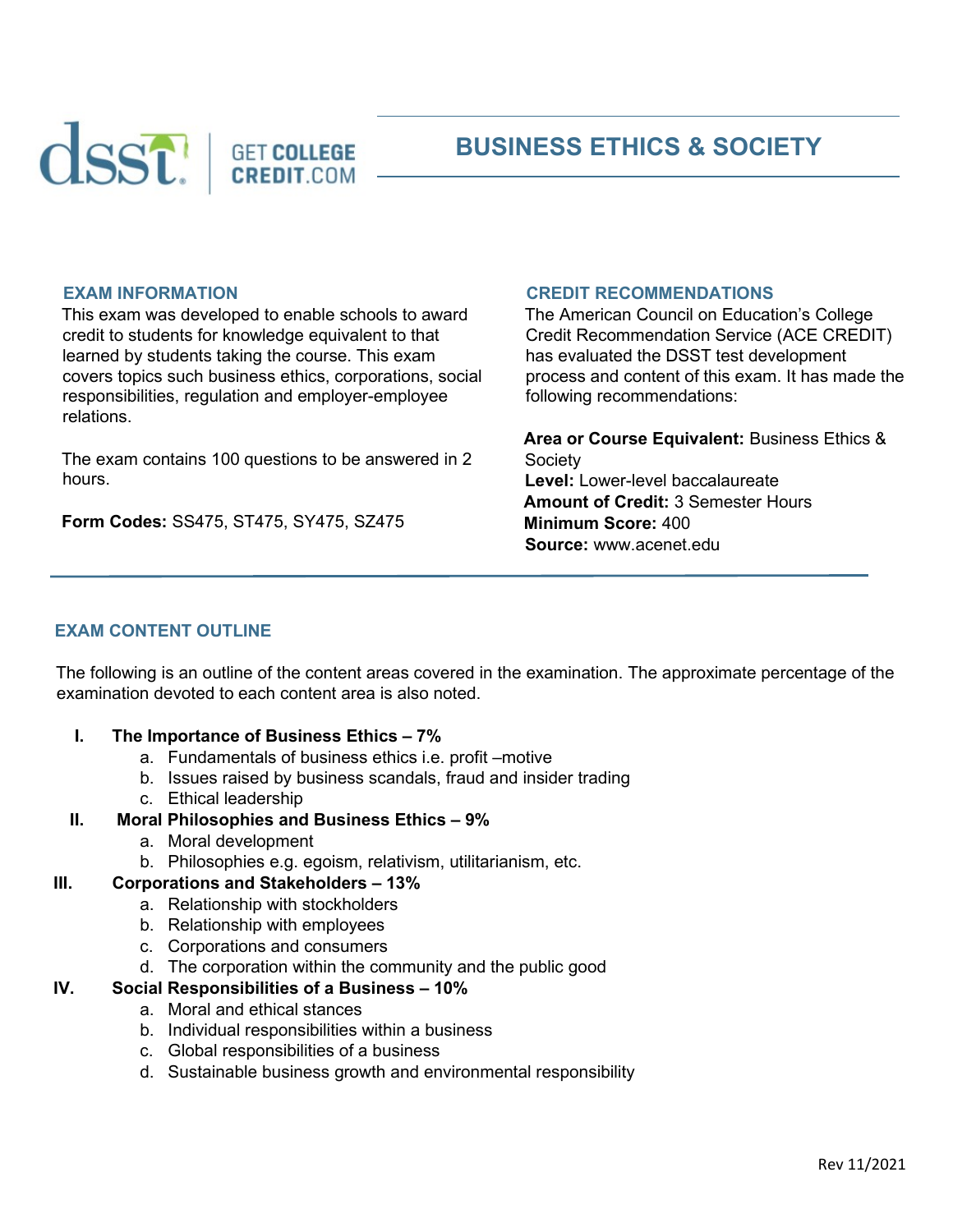### **V. Regulation of Business – 9%**

- a. Theoretical issues
- b. Business and politics i.e. political contributions, conflicts of interest etc.
- c. Governmental control over business activities

# **VI. Employer-Employee Relations – 20%**

- a. Confidentiality and whistle-blowing
- b. Discrimination and affirmative action
- c. Sexual harassment
- d. Duties of corporate officers i.e. workplace safety etc.
- e. Labor relations i.e. unions, at-will, etc.

## **VII. Ethics of Information– 16%**

- a. Marketing and advertising
- b. Corporate Espionage and Cybersecurity
- c. Privacy issues/concerns
- d. Control of proprietary information
- e. Information Technology Regulations

## **VIII. Business Ethics in a Global Economy – 16%**

- a. Corporate citizenship
- b. Ethics in transnational corporations
- c. Outsourcing and off-shoring
- d. Ethical standards in different countries
- e. Fair trade laws and standards (e.g. WTO, NAFTA etc)

#### **REFERENCES**

Below is a list of reference publications that were either used as a reference to create the exam, or were used as textbooks in college courses of the same or similar title at the time the test was developed. You may reference either the current edition of these titles or textbooks currently used at a local college or university for the same class title. It is recommended that you reference more than one textbook on the topics outlined in this fact sheet.

You should begin by checking textbook content against the content outline provided before selecting textbooks that cover the test content from which to study.

Sources for study material are suggested but not limited to the following:

- 1. Ethics and the Conduct of Business, John Raymond Boatright, 8th Edition, Pearson (2017)
- 2. Business and Society Ethics, Sustainability, and Stakeholder Management, Carroll and Bucholtz , (2018) 10th edition, Cengage Learning
- 3. Introduction to Business Ethics, DesJardins, Joseph, McGraw-Hill Higher Education, 6th edition, 2020

#### **SAMPLE QUESTIONS**

All test questions are in a multiple-choice format, with one correct answer and three incorrect options. The following are samples of the types of questions that may appear on the exam.

- 1. Business ethics deals with
	- a. morality.
	- b. ethnicity.
	- c. economics.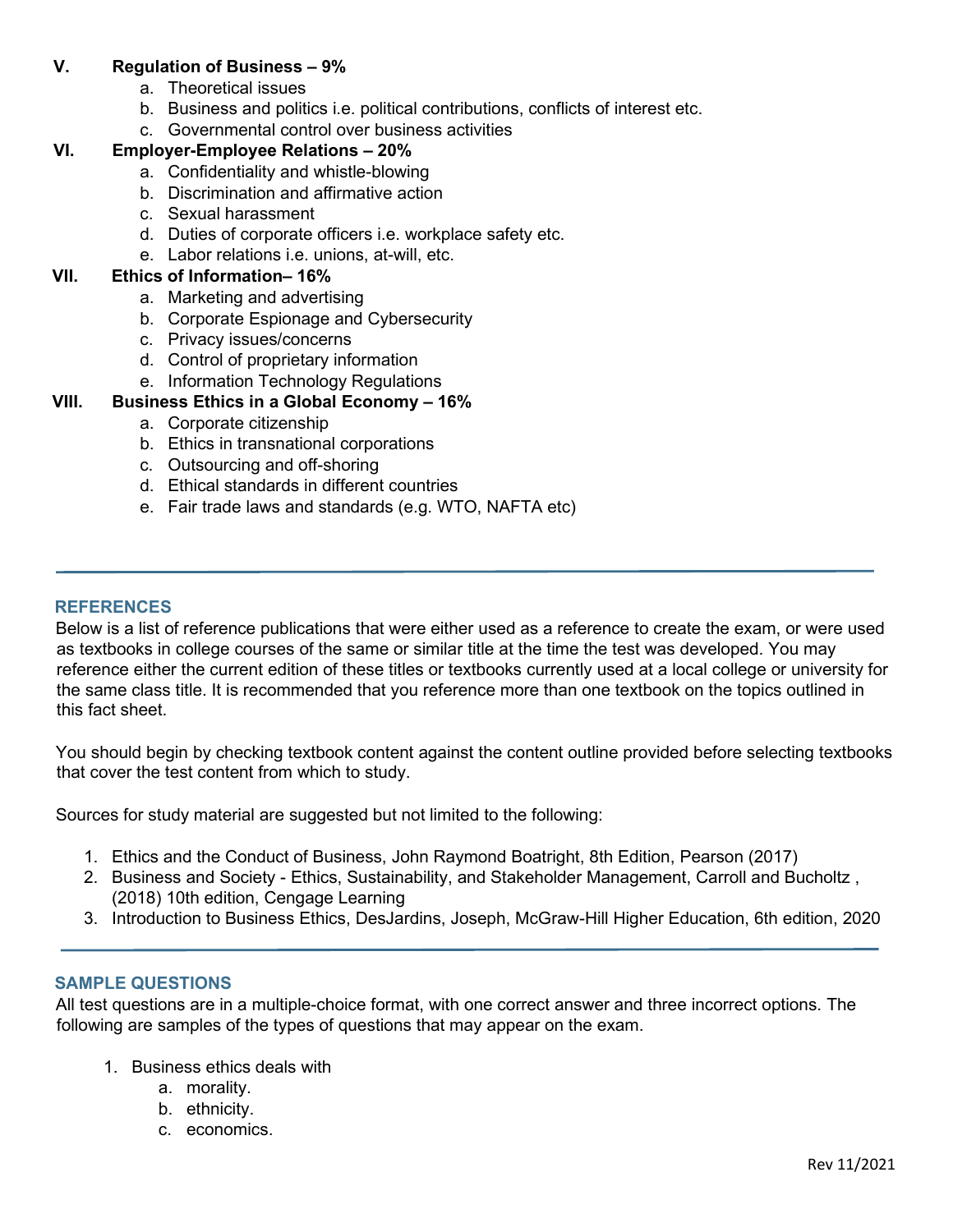- d. Philanthropy.
- 2. What contemporary business practice is most similar to utilitarian reasoning?
	- a. Truth in lending
	- b. Cost-benefit analysis
	- c. Truth in advertising
	- d. The customer is always right
- 3. Which form of "bribe" offered to an official in a foreign country is understood to be acceptable under the Foreign Corrupt Practices Act of 1977?
	- a. Payments made to police officers to get them to overlook minor infractions
	- b. Payments made to judges to get them to rule against guilty parties
	- c. Payments made to bureaucrats to get them to expedite their assigned tasks
	- d. Payments made to lawmakers to get them to vote for favorable legislation
- 4. According to Boatwright, which of the following could BEST describe a living wage?
	- a. The wages offered by the employer
	- b. The wage at which an employee will work
	- c. A wage that is considered poverty level income
	- d. Wages that enables a worker to support a family with dignity
- 5. An emerging view of corporate whistle-blowing practices regards them as justified, particularly when an employee's
	- a. duty of loyalty outweighs obligations of confidentiality.
	- b. obligation under the law outweighs the right to privacy.
	- c. right to security outweighs the responsibility to prevent harm.
	- d. responsibility to the public outweighs duties to an employer.
- 6. Under the Equal Employment Opportunity Commission's definition of sexual harassment, which of the following is a category of harassment?
	- a. Glass ceiling
	- b. Quid pro quo
	- c. Absenteeism
	- d. Comparable worth
- 7. Which act provides whistle-blowers with the greatest protection?
	- a. False Claims Act
	- b. Sarbanes-Oxley Act
	- c. The Civil Rights Act
	- d. The Government Protection Act
- 8. Byron has started a new position as an accountant at company XYZ. Company XYZ maintains medical records on employees in order to administer benefit plans or to monitor occupational health and safety. No health and safety issues are associated with Byron's position. Which of the following individuals should have access and is justified in obtaining Byron's medical information?
	- a. Tara, the CEO of company XYZ, who has access to all of the medical records
	- b. Heather, the HR generalist, who administers the company health insurance plan
	- c. Bill, Byron's first-line supervisor, who will use the information for Byron's performance evaluation
	- d. Tom, Byron's supervisor and vice president of the division, who will use the information to determine future promotions